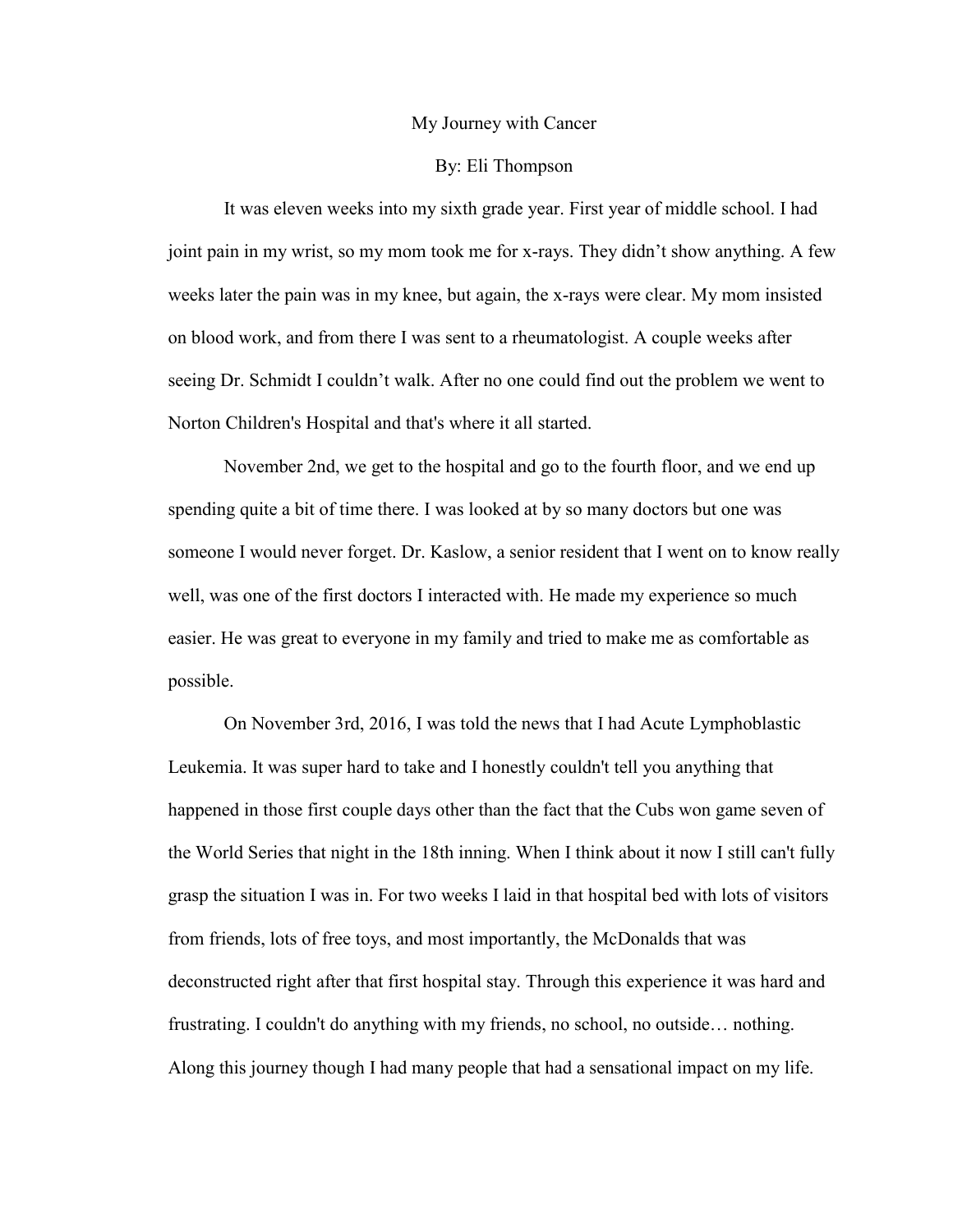First is Dr. Panagrahi, The smartest guy I've ever met, but had the ability to explain the hardest concept in the world to a four year old. He was tall, nice, laid back, and full of helpful information considering my dad asked about 100 questions a day. He was my diagnosis doctor as well. One time in the hospital I gave him the nickname Pimpin Panagrahi, and he will forever be known as that by me. He was the one who told me and my family the news. He impacted me the most with how he didn't care how smart I was or the way I handled a situation. He made sure I understood everything and why it was important. He also always made sure me, Mom, and Dad understood before he left the room.

Second is Dr. Farge, He was a big jokester and made everything more funny and always put a smile on my face even on the worst days. Dr. Farge was only in his fellowship so he was always with a supervisor. Dr. Farge really impacted me because he showed me that no matter who you are or the situation, you can have a good time. I always make sure to have fun no matter what I'm doing whether it's at school or it's at a football game, I make sure to enjoy every moment of it. He showed me that while I was going through treatment to keep my life normal and don't think that I'm different from anyone else, and that's exactly what I did. It's super hard to live a boring life when you're around Dr. Farge.

Third is Dr. Barbour, my current doctor. He is the most laid back person I've ever met. He is always curious about what I'm up to and asks me lots of questions about school and sports. He showed me to not take everything seriously because one little thing isn't going to make you a failure, but rather show you how you can grow on it. He helped